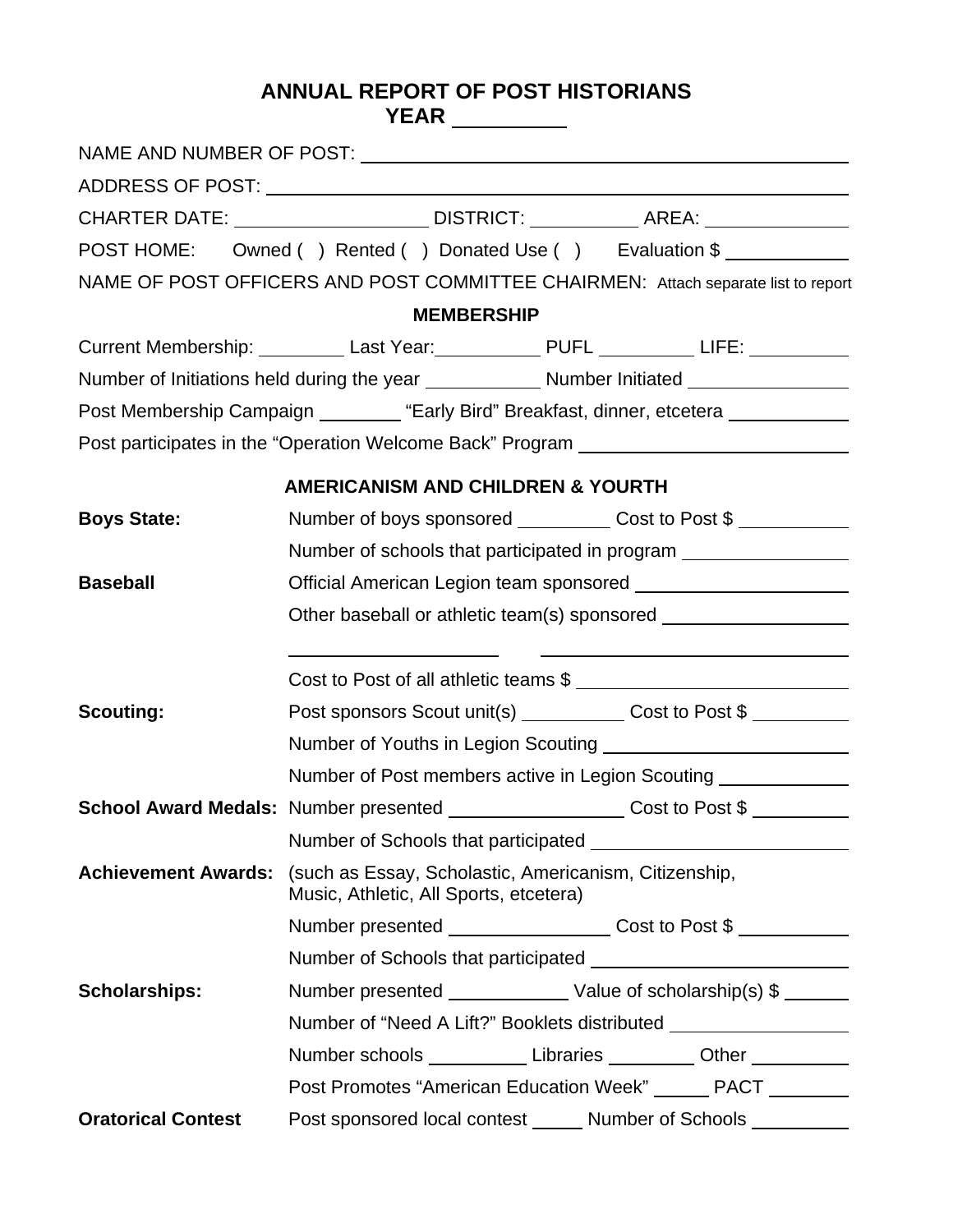| Patriotic Observances: Post observed: Veterans Day ________ Memorial Day ________             |  |  |  |
|-----------------------------------------------------------------------------------------------|--|--|--|
|                                                                                               |  |  |  |
| Armed Forces Day ________________ American Legion Birthday ____                               |  |  |  |
|                                                                                               |  |  |  |
| Other Americanism Programs: Number of Flags Presented __________________________              |  |  |  |
|                                                                                               |  |  |  |
| Observes and participates in "Religious Emphasis Week" ________                               |  |  |  |
|                                                                                               |  |  |  |
|                                                                                               |  |  |  |
| National Children & Youth Programs: Post programs: Reyes Syndrome ______________              |  |  |  |
|                                                                                               |  |  |  |
|                                                                                               |  |  |  |
|                                                                                               |  |  |  |
| Special Olympics Program: (Athletic program designed for the retarded)                        |  |  |  |
| Number of Special participants __________ Cost to Post \$                                     |  |  |  |
|                                                                                               |  |  |  |
|                                                                                               |  |  |  |
| <b>Cash Aid Given to Children or Families:</b> (To help meet the needs of children)           |  |  |  |
| Total number of children _______________ Total families _____________                         |  |  |  |
|                                                                                               |  |  |  |
| Value of Goods Given: (Include cost of Thanksgiving or Christmas food baskets, estimated      |  |  |  |
| cost of contributions by Post members to a family in the form of                              |  |  |  |
| clothing, canned goods, furniture, and etcetera.                                              |  |  |  |
| Total number of children Total families                                                       |  |  |  |
| Cost to Post \$                                                                               |  |  |  |
| Cost of Parties, Gifts, Other Expenses: (If children's parties are held in your Post home for |  |  |  |
| which rent is usually charged, include the cost of rent in your                               |  |  |  |
| expenses, even though you will not actually received that rent)                               |  |  |  |
| Total number of children ______________Cost to Post \$                                        |  |  |  |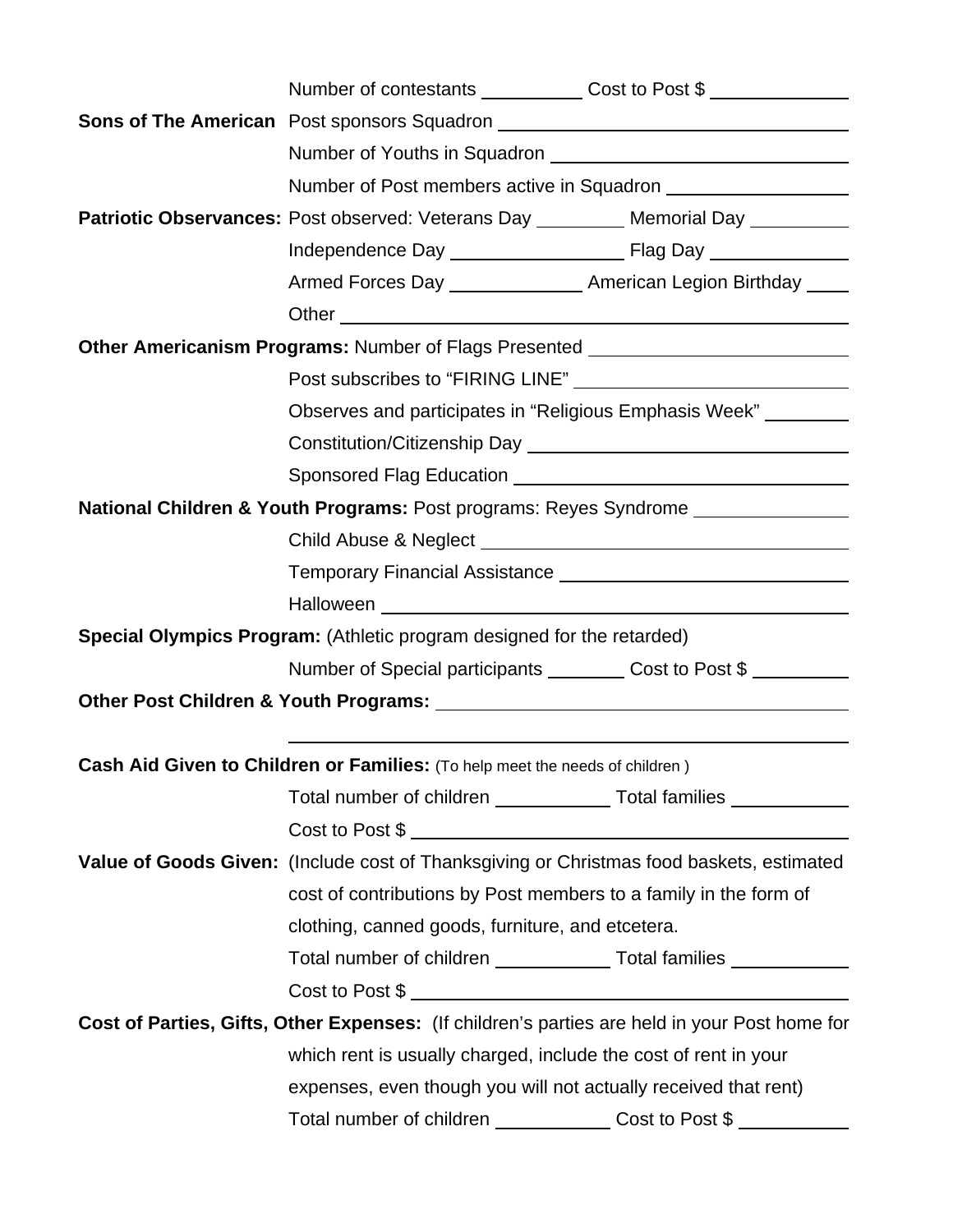| <b>Community Services:</b>                 | Estimated number of man-hours contributed in carrying out the activity                                        |  |  |  |  |
|--------------------------------------------|---------------------------------------------------------------------------------------------------------------|--|--|--|--|
|                                            | of various community service projects not previously accounted for in                                         |  |  |  |  |
|                                            |                                                                                                               |  |  |  |  |
| <b>Contributions:</b>                      | Dollar amount donated to other organizations                                                                  |  |  |  |  |
|                                            |                                                                                                               |  |  |  |  |
|                                            | Cancer ________ Retarded Children _______ Crippled Children ______                                            |  |  |  |  |
|                                            |                                                                                                               |  |  |  |  |
|                                            |                                                                                                               |  |  |  |  |
| <b>NATIONAL SECURITY</b>                   |                                                                                                               |  |  |  |  |
| <b>Blood Donor Program:</b>                |                                                                                                               |  |  |  |  |
| <b>ROTC &amp; JROTC Medals:</b>            | Number presented by Post __ Number of schools ________                                                        |  |  |  |  |
| Crime Resistance Program: Post has program |                                                                                                               |  |  |  |  |
| <b>Civil Defense:</b>                      | Post is involved in community emergency preparedness ______                                                   |  |  |  |  |
| Law and Order:                             | Local project to honor law officer ____________ Fireman ________                                              |  |  |  |  |
| <b>Police Cadet Program:</b>               | Number of boys sponsored ______________ Cost to Post \$_______                                                |  |  |  |  |
|                                            | <b>ECONOMICS</b>                                                                                              |  |  |  |  |
| <b>Employment Program:</b>                 | Post has: Veterans Employment Office of the year _______________________________                              |  |  |  |  |
|                                            | DVOP program _________________________LVER program ____________                                               |  |  |  |  |
|                                            | Hiring of: Older Worker _____________ Disabled Worker _________                                               |  |  |  |  |
|                                            | Veterans: Small (Under 50) ________ Middle (51 to 200) _______                                                |  |  |  |  |
|                                            | Large (Over 200) 2000 2000 2010 2021 2022 2023 2024 2022 2023 2024 2022 2023 2024 2022 2023 2024 2025 2026 20 |  |  |  |  |
|                                            | <b>ENERGY PROGRAM</b>                                                                                         |  |  |  |  |
|                                            | (Related to the National Security and Economics Commissions)                                                  |  |  |  |  |
|                                            | Post promotes or has local energy conservation program _________________________                              |  |  |  |  |
|                                            | <b>HOSPITAL PROGRAM</b>                                                                                       |  |  |  |  |
| <b>VAVS Program:</b>                       |                                                                                                               |  |  |  |  |
|                                            |                                                                                                               |  |  |  |  |
| <b>Other Hospital Programs:</b>            | Contributions \$________________ Bingo ___________Parties ________                                            |  |  |  |  |
|                                            |                                                                                                               |  |  |  |  |
|                                            | Number of members ___________ Estimated Hours ___________                                                     |  |  |  |  |